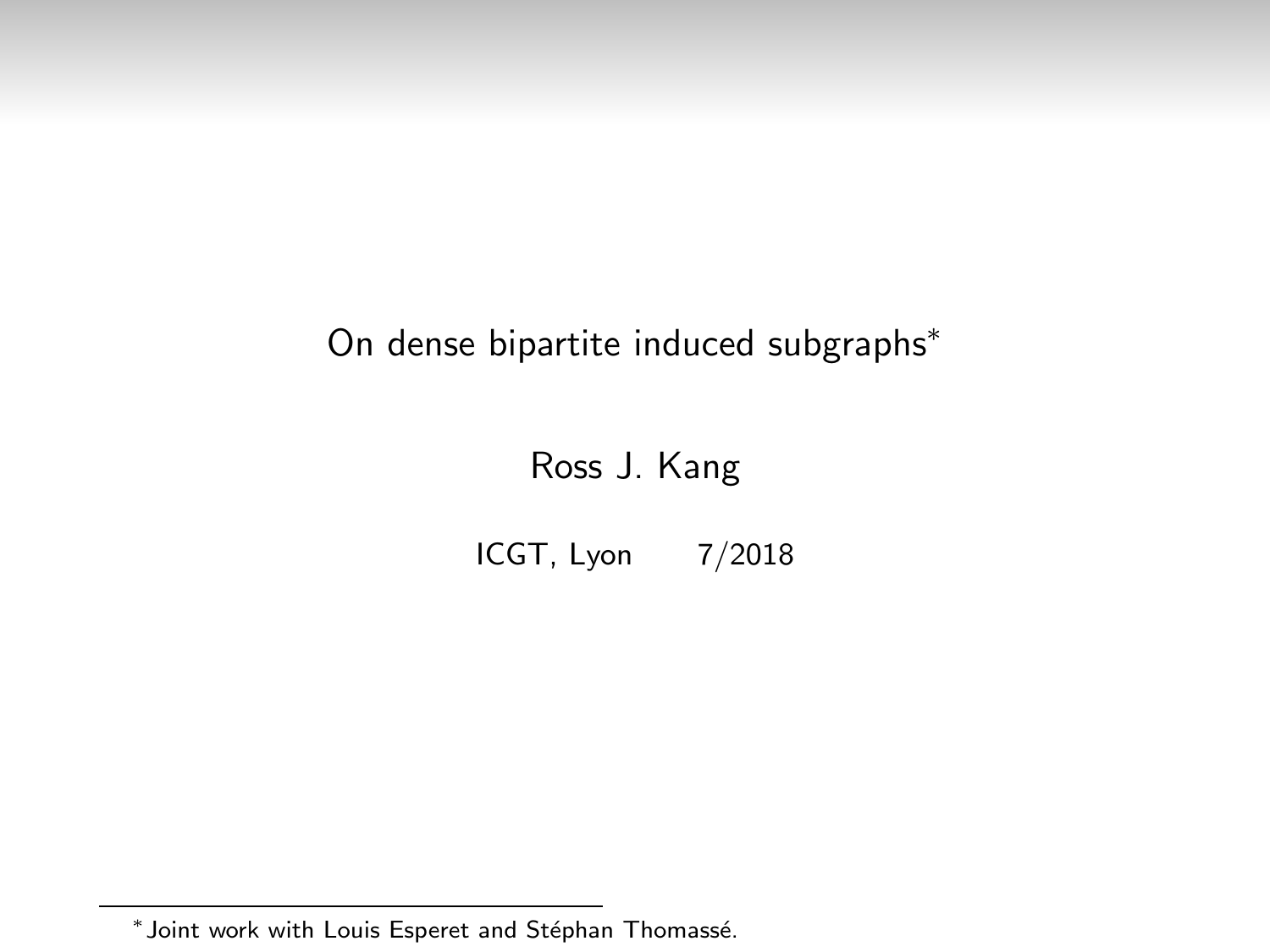What guarantees a bipartite induced subgraph of large min degree?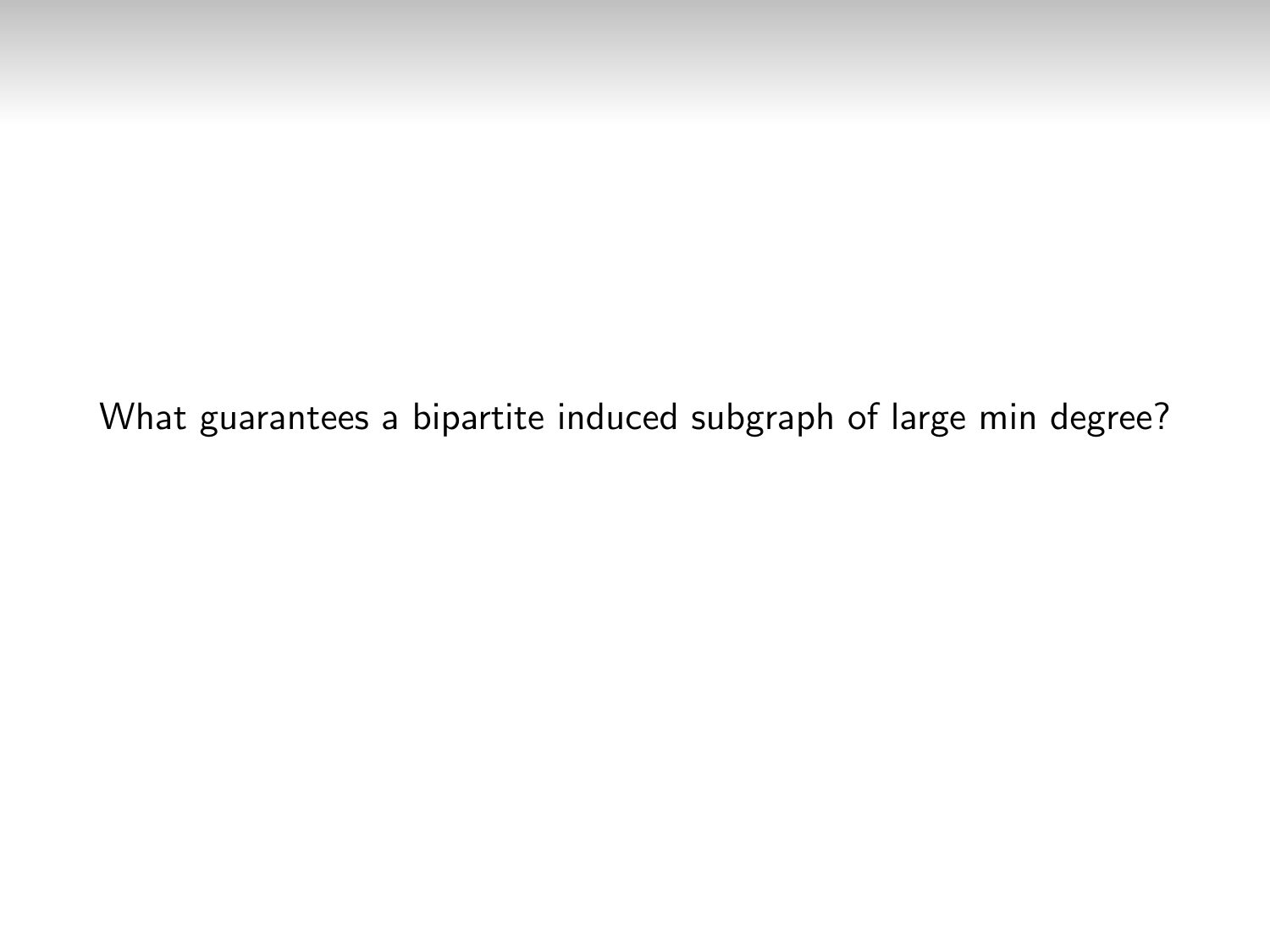There is  $C > 0$  such that any triangle-free graph of min degree d contains a bipartite induced subgraph of min degree C log d.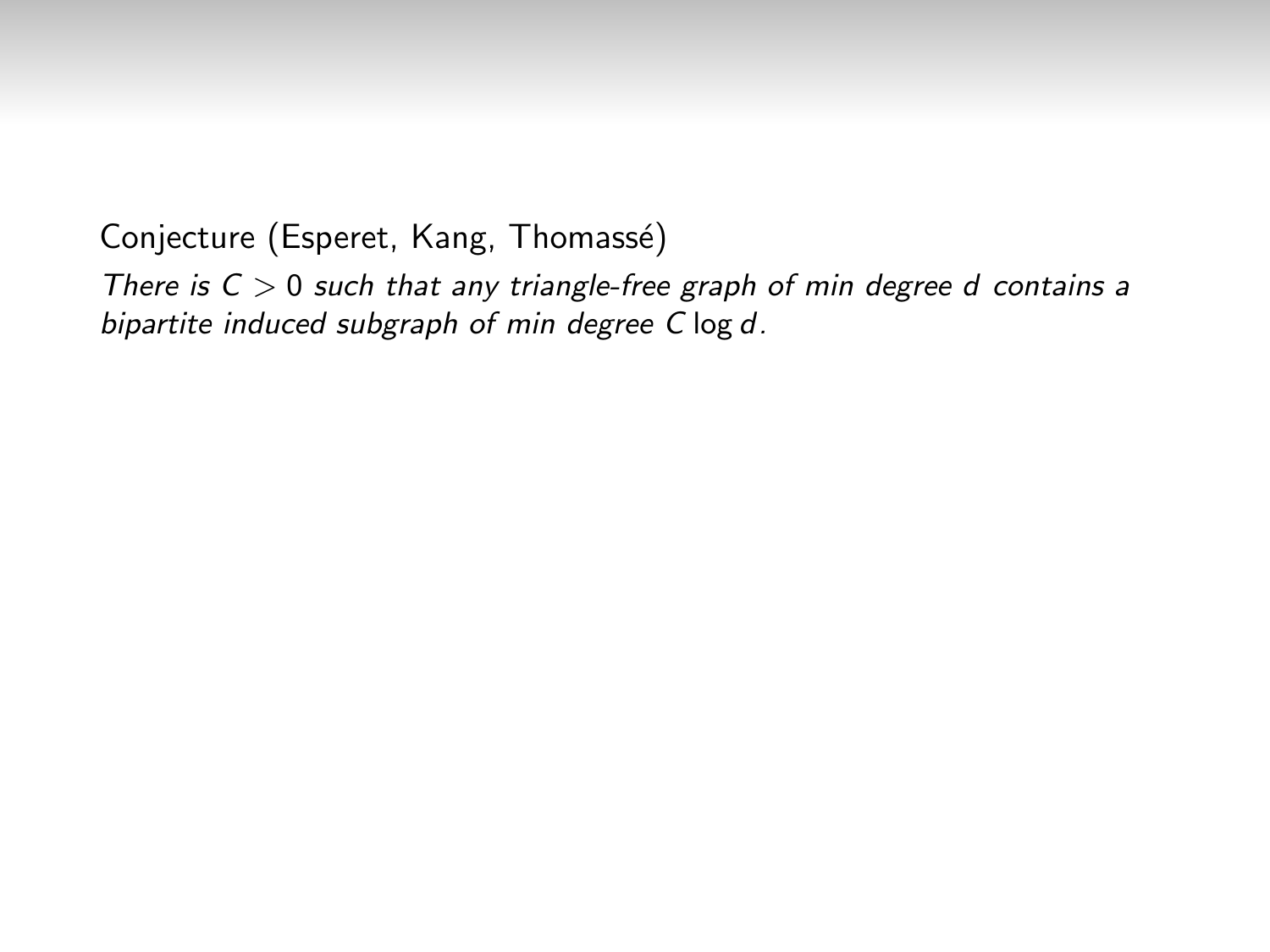There is  $C > 0$  such that any triangle-free graph of min degree d contains a bipartite induced subgraph of min degree C log d.

Some remarks:

• Without triangle-free, this is trivially false due to cliques.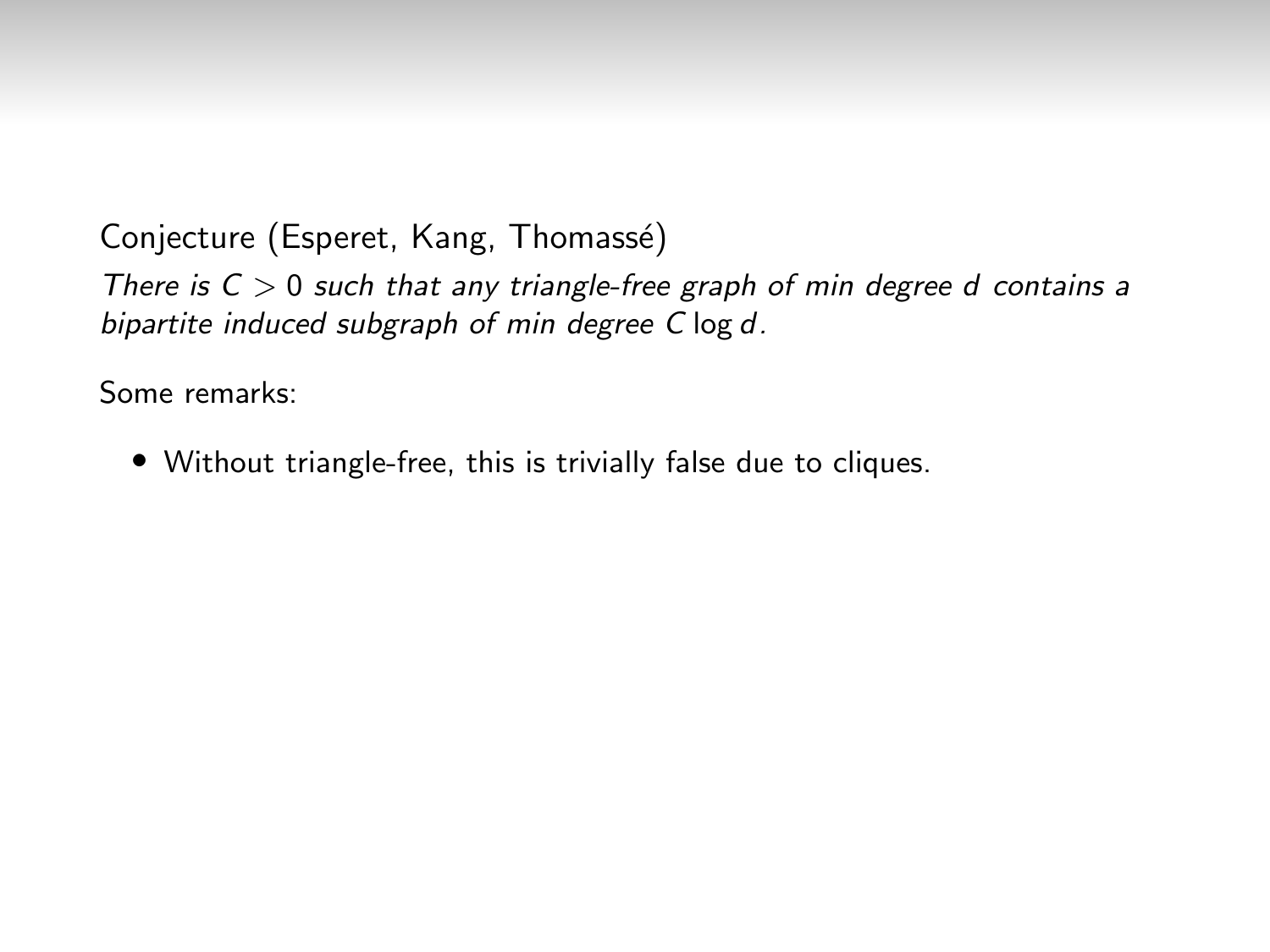There is  $C > 0$  such that any triangle-free graph of min degree d contains a bipartite induced subgraph of min degree C log d.

- Without triangle-free, this is trivially false due to cliques.
- Without induced, this is trivially true even with  $d/2$  rather than C log d.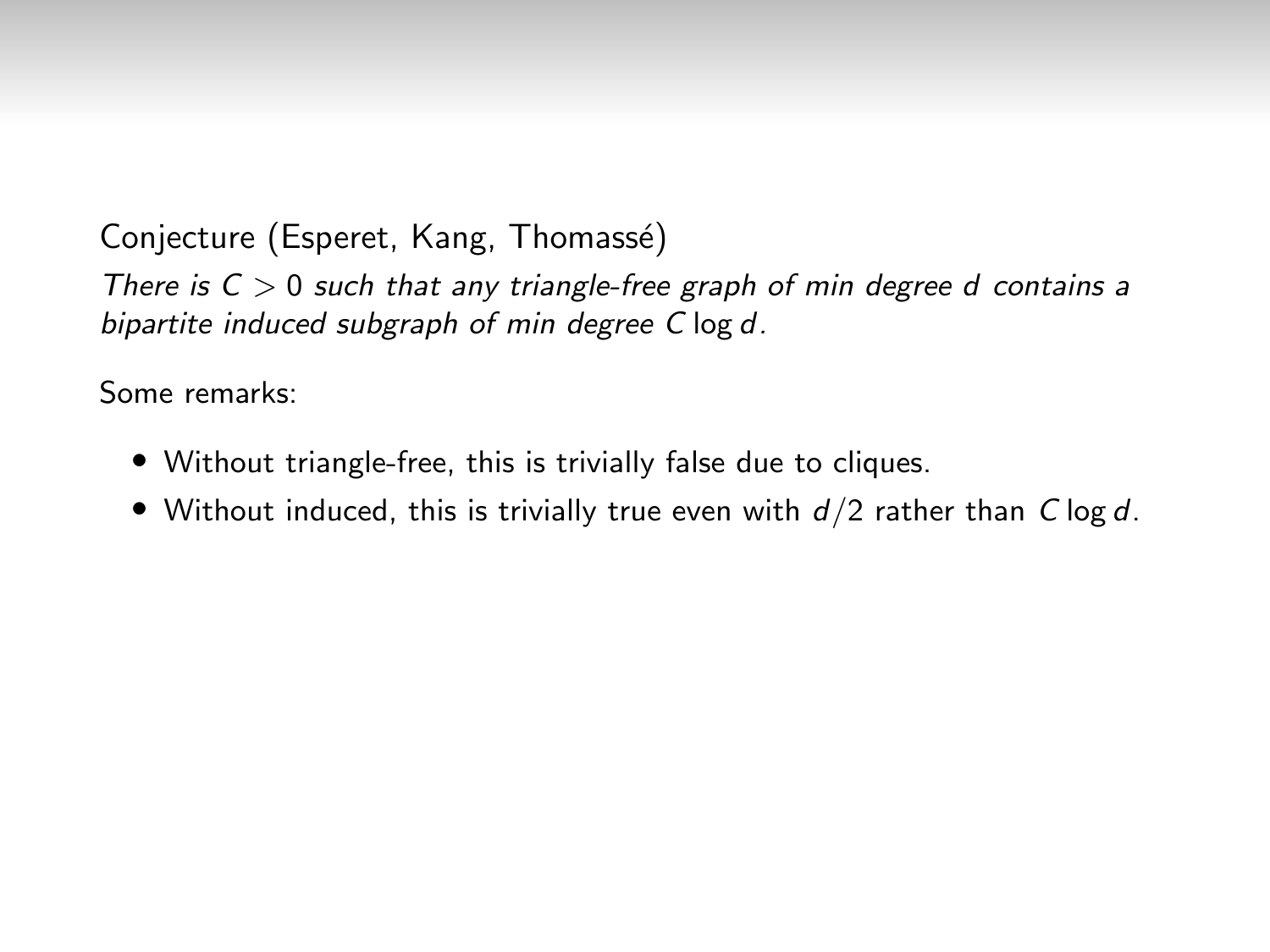There is  $C > 0$  such that any triangle-free graph of min degree d contains a bipartite induced subgraph of min degree C log d.

- Without triangle-free, this is trivially false due to cliques.
- Without induced, this is trivially true even with  $d/2$  rather than C log d.
- If true, it is sharp.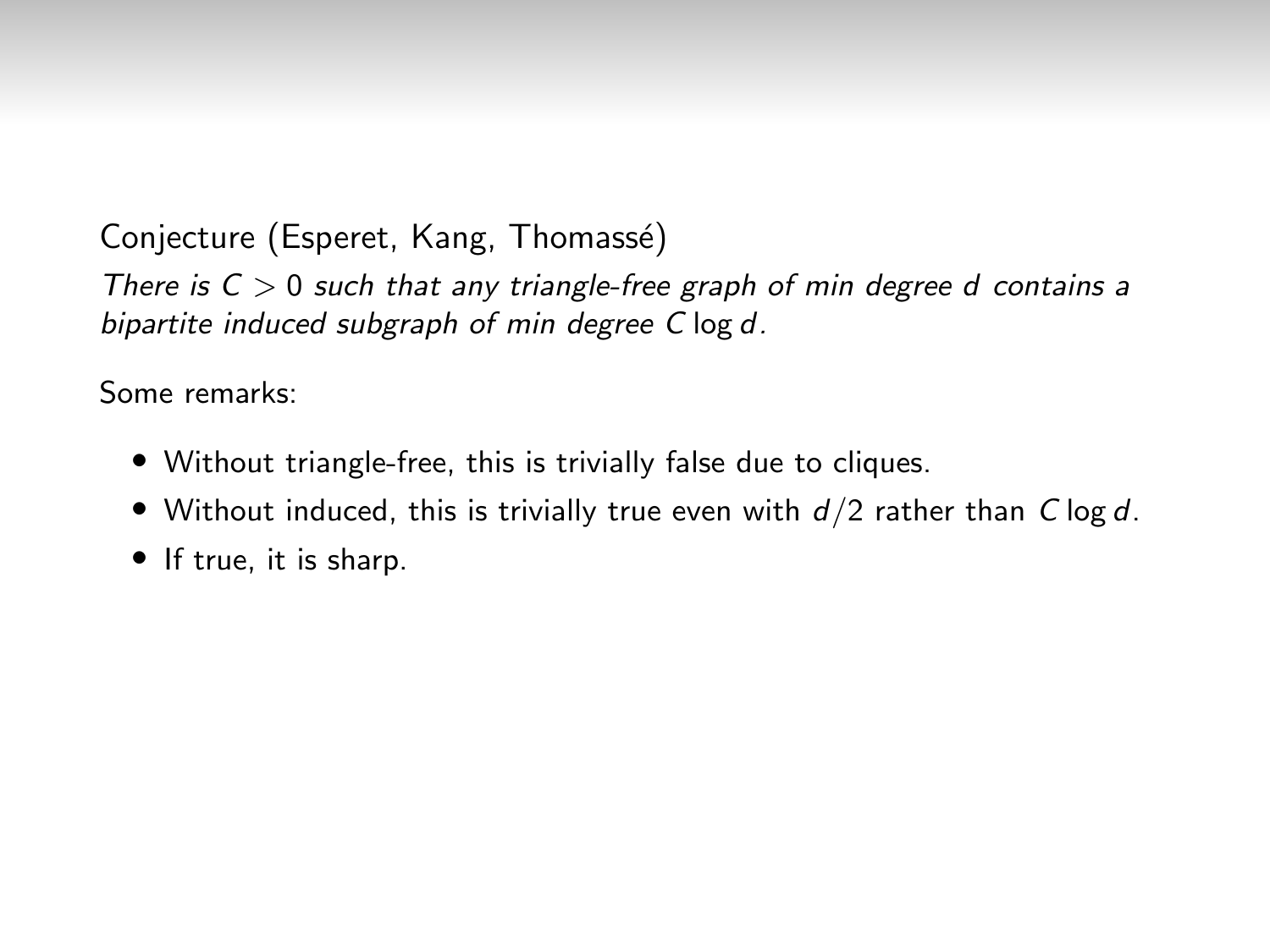There is  $C > 0$  such that any triangle-free graph of min degree d contains a bipartite induced subgraph of min degree C log d.

- Without triangle-free, this is trivially false due to cliques.
- Without induced, this is trivially true even with  $d/2$  rather than C log d.
- If true, it is sharp.
- True with 2 rather than  $C \log d$  (Radovanović and Vušković '13).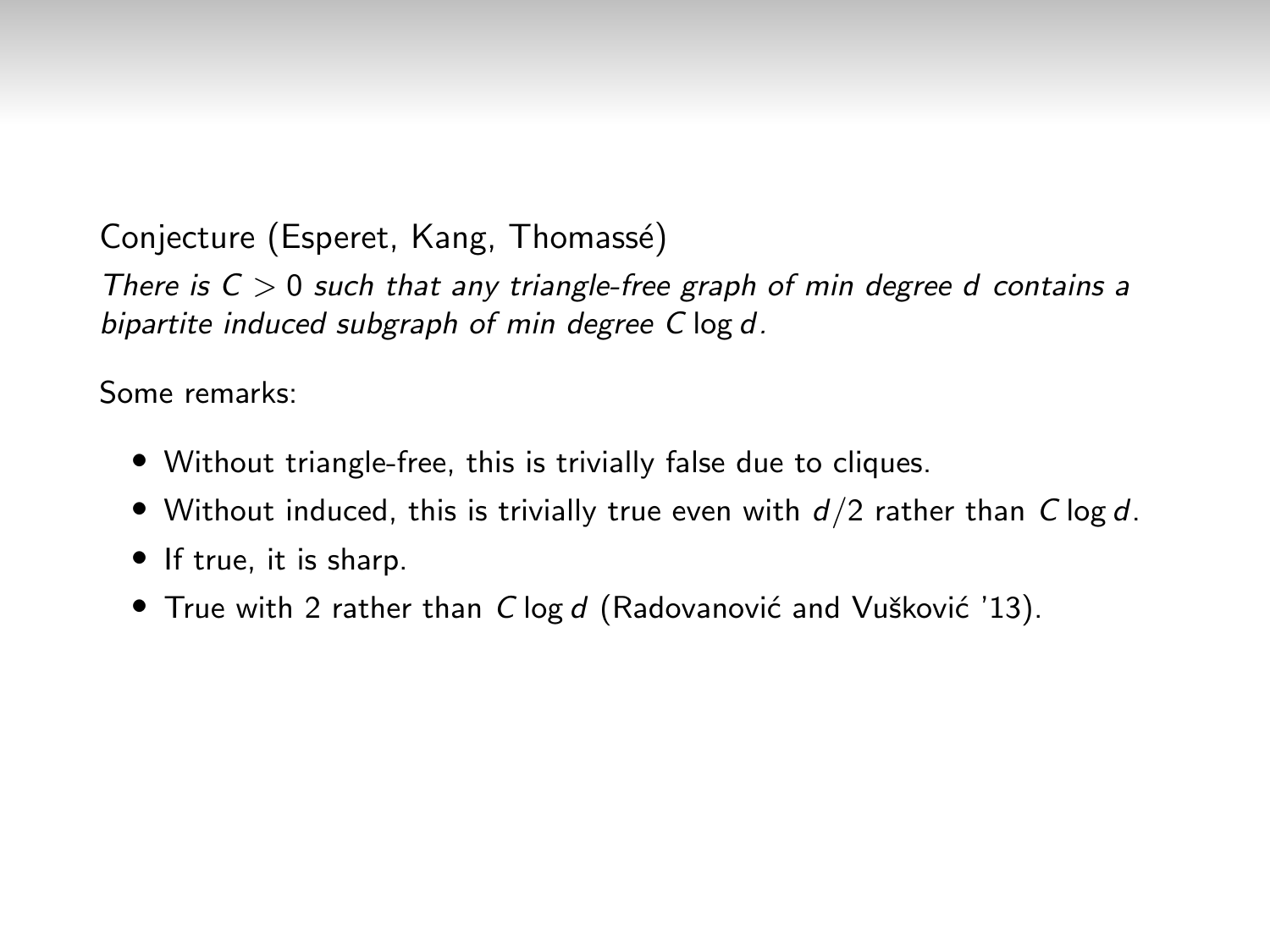There is  $C > 0$  such that any triangle-free graph of min degree d contains a bipartite induced subgraph of min degree C log d.

- Without triangle-free, this is trivially false due to cliques.
- Without induced, this is trivially true even with  $d/2$  rather than C log d.
- If true, it is sharp.
- True with 2 rather than  $C \log d$  (Radovanović and Vušković '13).
- True with "semi-bipartite" instead of bipartite.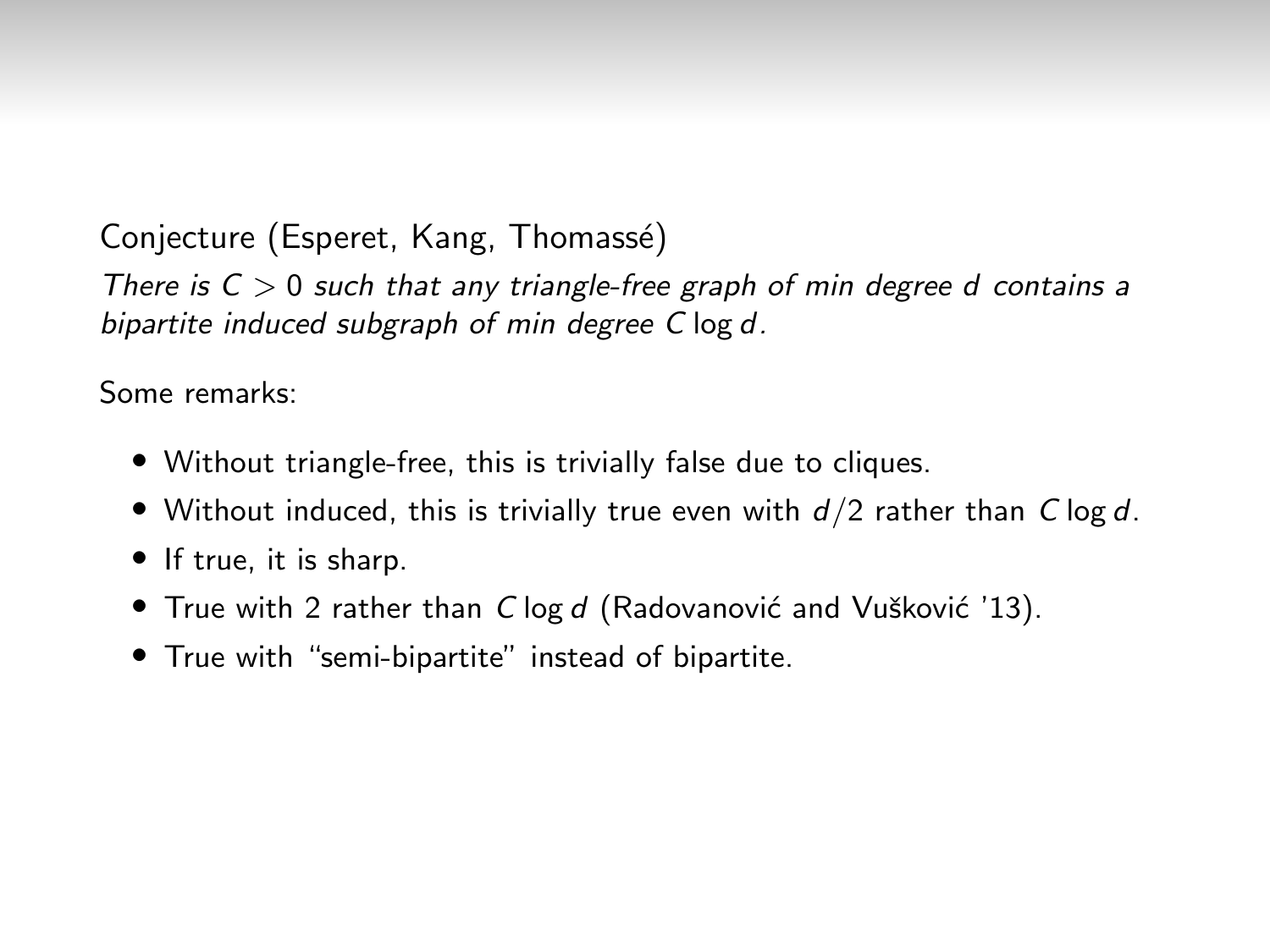# A naïve(?) intuition

Suppose min degree  $d$  and there is a proper colouring with  $k$  colour classes.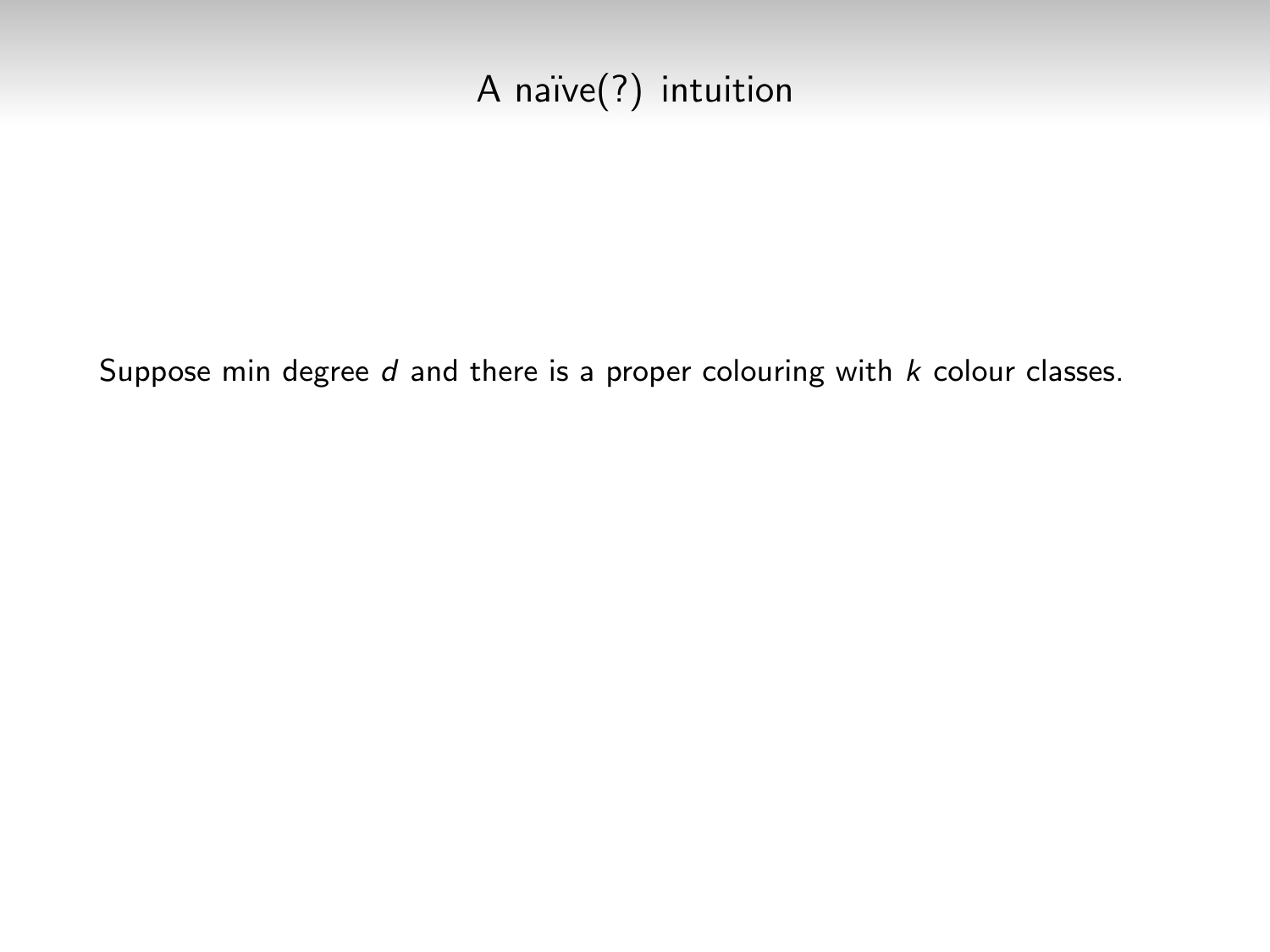## A naïve(?) intuition

Suppose min degree  $d$  and there is a proper colouring with  $k$  colour classes.

Each of  $\sim k^2/2$  pairs of colour classes induces a bipartite graph. The  $> nd/2$  edges are distributed across these.

By pigeonhole, there is one with  $\gtrsim$   $nd/k^2$  edges: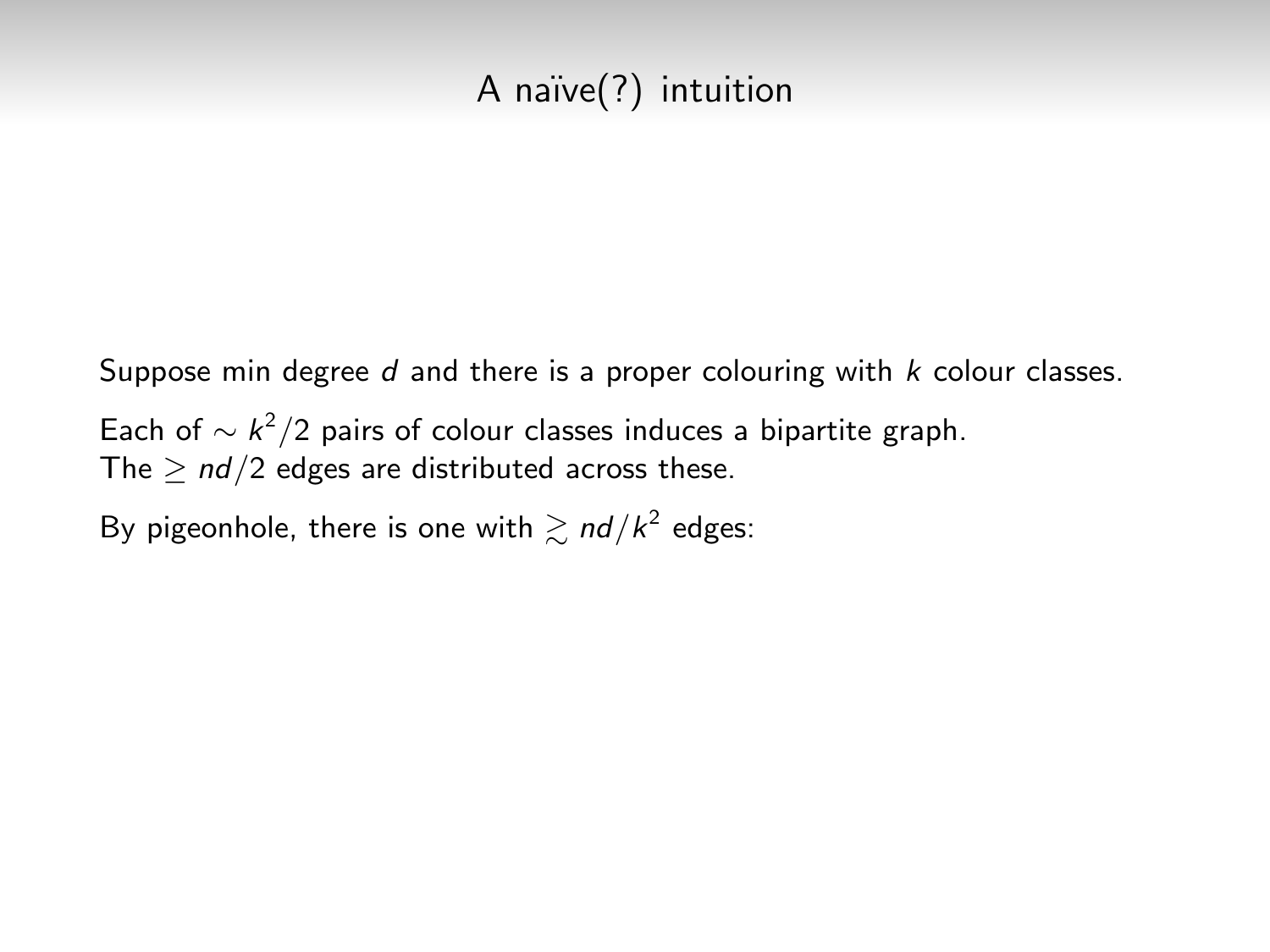# A naïve(?) intuition

Suppose min degree  $d$  and there is a proper colouring with  $k$  colour classes.

Each of  $\sim k^2/2$  pairs of colour classes induces a bipartite graph. The  $> nd/2$  edges are distributed across these.

By pigeonhole, there is one with  $\gtrsim$   $nd/k^2$  edges: it will have average degree  $\Omega(d/k)$  if the colouring is balanced...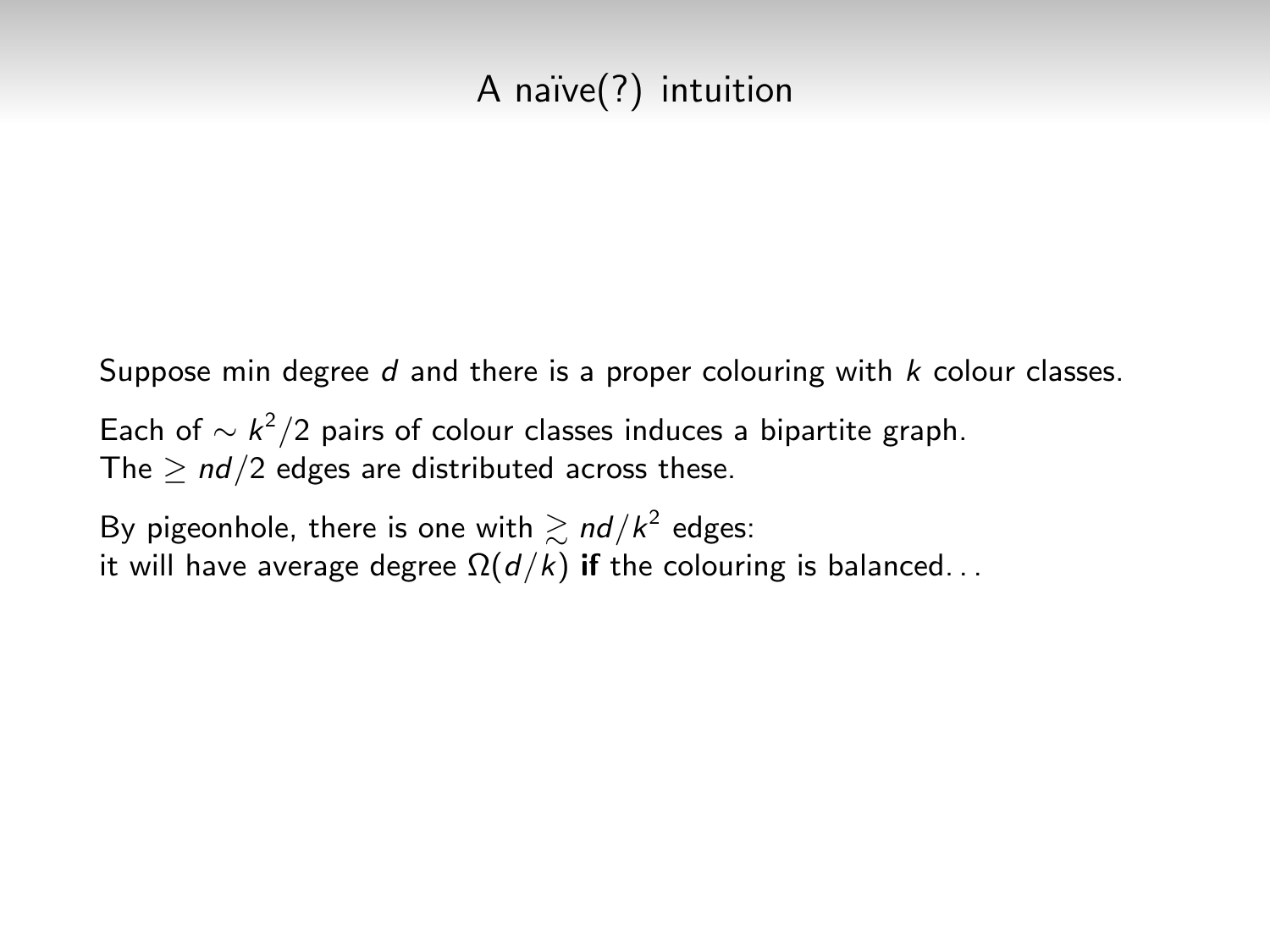### Colouring (fractionally) is helpful

Theorem (Esperet, Kang, Thomassé)

Any graph with fractional chromatic number k and min degree d has a bipartite induced subgraph of average degree at least  $d/k$ .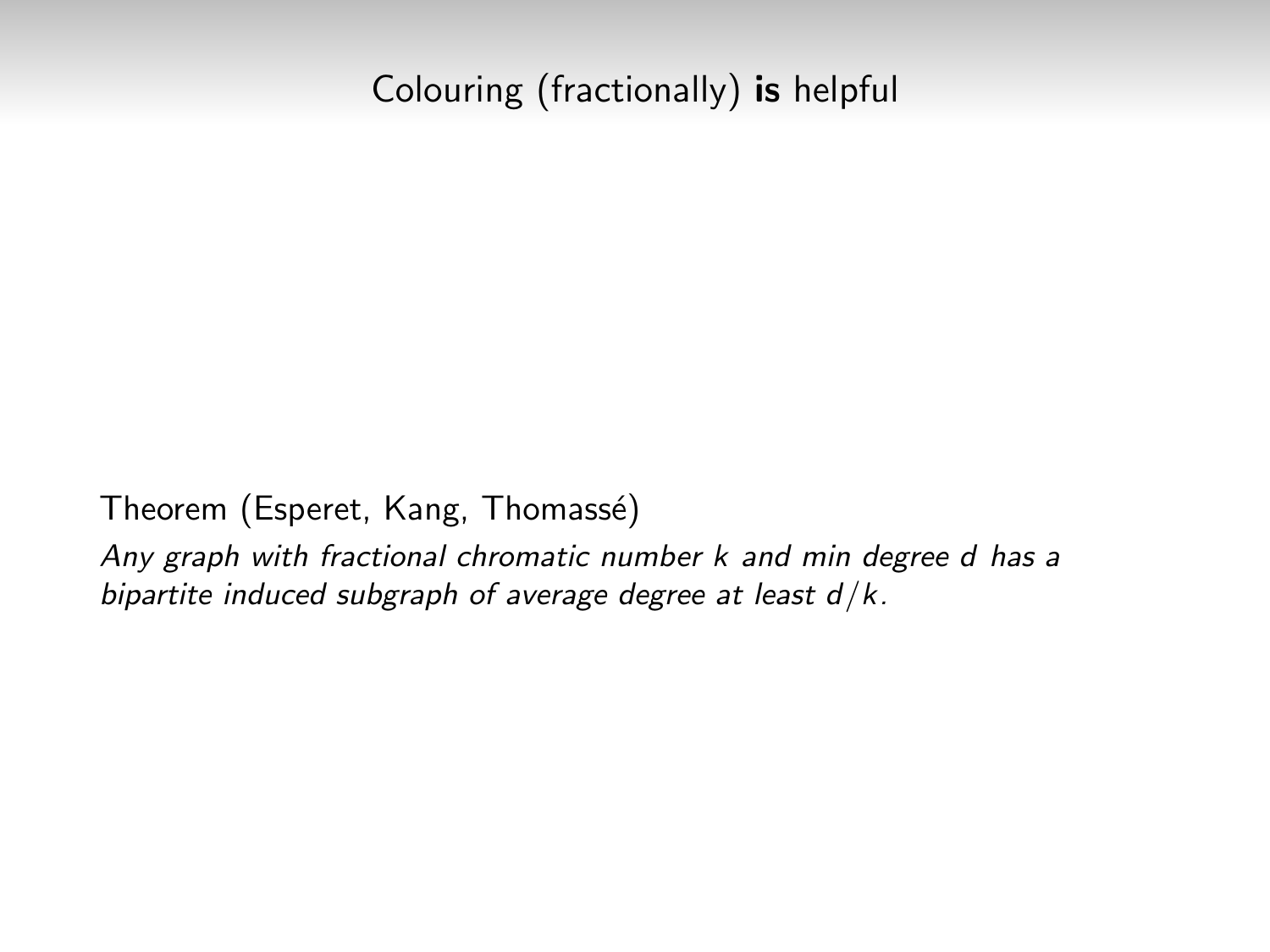Theorem (Esperet, Kang, Thomassé)

Any graph with fractional chromatic number k and min degree d has a bipartite induced subgraph of average degree at least  $d/k$ .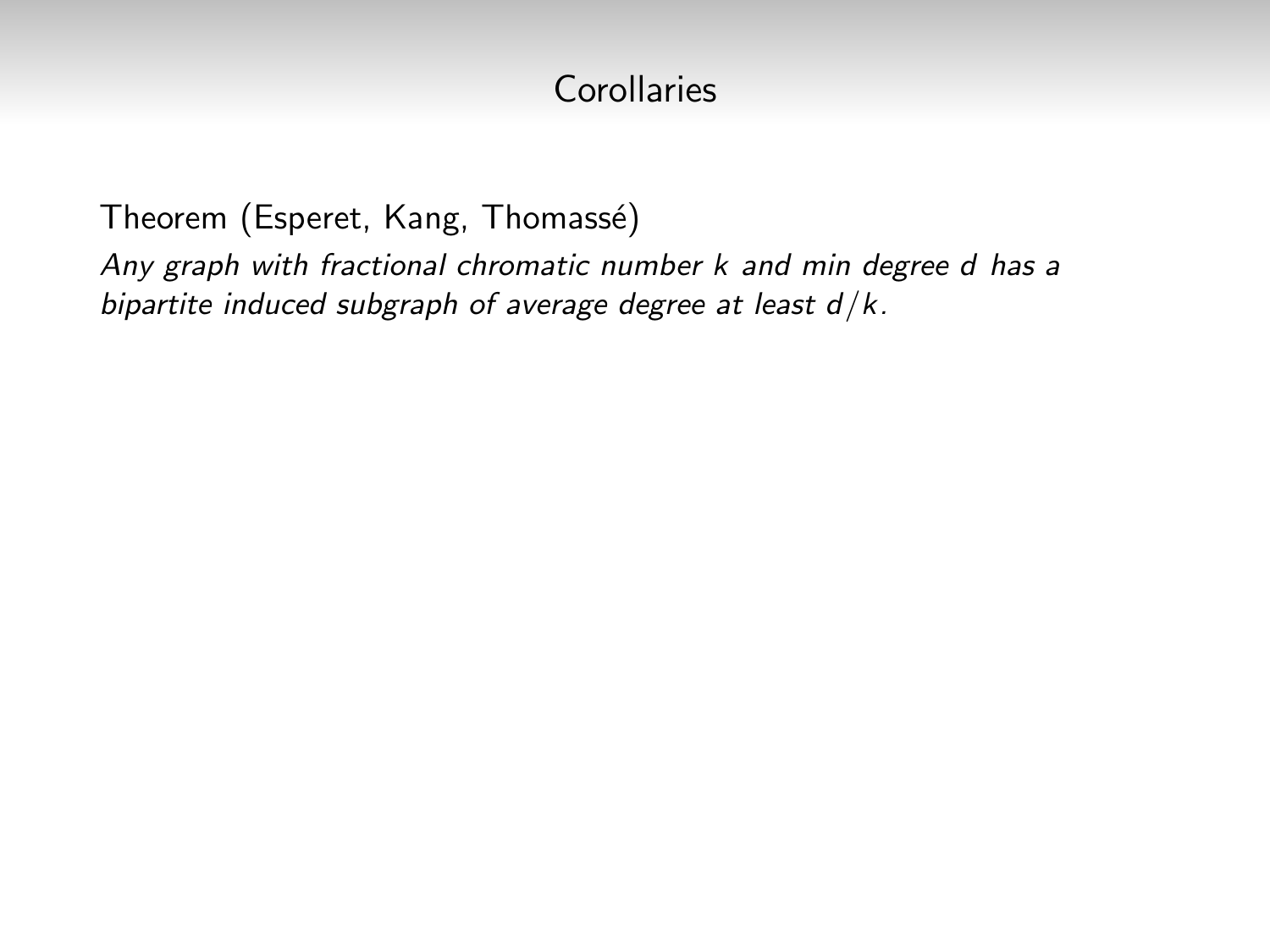Theorem (Esperet, Kang, Thomassé)

Any graph with fractional chromatic number k and min degree d has a bipartite induced subgraph of average degree at least  $d/k$ .

**Corollary** 

There is  $C > 0$  such that any triangle-free graph of min degree d and max degree  $\Delta$  contains a bipartite induced subgraph of min degree C $\frac{\log \Delta}{\Delta}$ .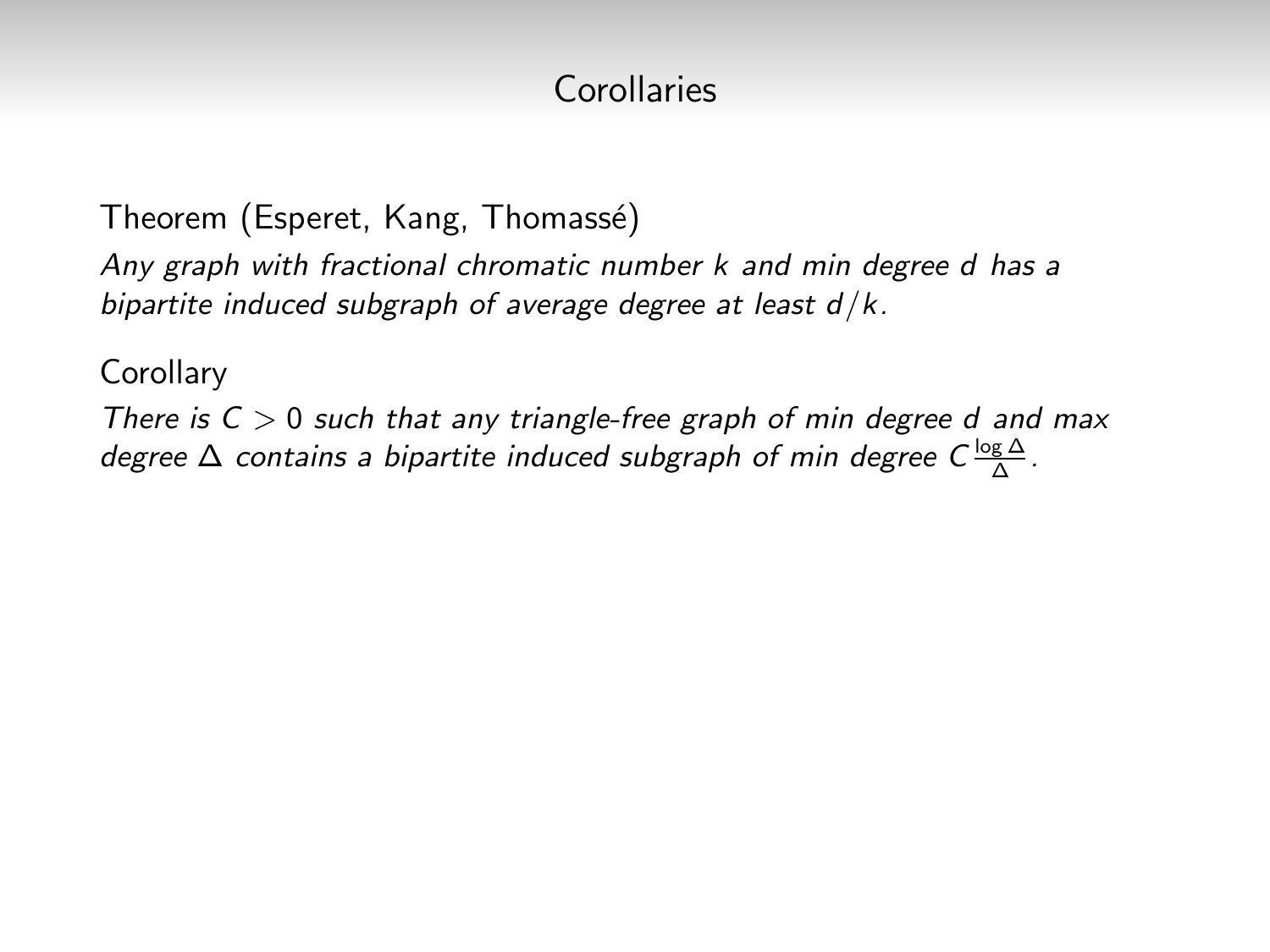Theorem (Esperet, Kang, Thomassé)

Any graph with fractional chromatic number k and min degree d has a bipartite induced subgraph of average degree at least  $d/k$ .

**Corollary** 

There is  $C > 0$  such that any triangle-free graph of min degree d and max degree  $\Delta$  contains a bipartite induced subgraph of min degree C $\frac{\log \Delta}{\Delta}$ .

**Corollary** 

Conjecture is true if  $d \geq n^{2/3} \sqrt{\log n}$ , where n is the number of vertices.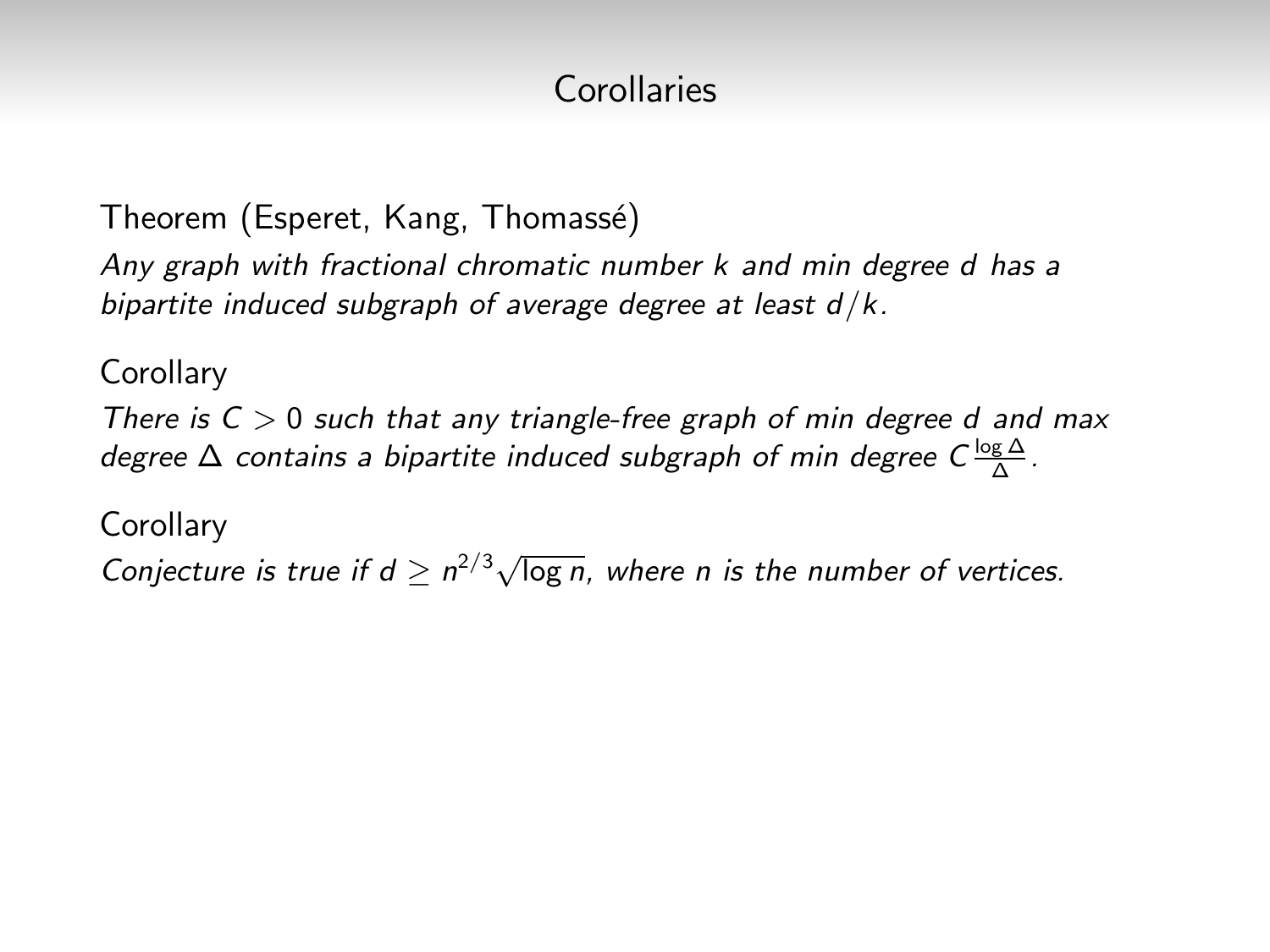Theorem (Esperet, Kang, Thomassé)

Any graph with fractional chromatic number k and min degree d has a bipartite induced subgraph of average degree at least  $d/k$ .

**Corollary** 

There is  $C > 0$  such that any triangle-free graph of min degree d and max degree  $\Delta$  contains a bipartite induced subgraph of min degree C $\frac{\log \Delta}{\Delta}$ .

**Corollary** 

Conjecture is true if  $d \geq n^{2/3} \sqrt{\log n}$ , where n is the number of vertices.

Conjecture (Harris '16)

There is  $C > 0$  such that any d-degenerate triangle-free graph has chromatic number at most  $Cd / log d$ .  $\implies$  Conjecture is true.

(NB: as Jan Volec mentioned, his open problem on Hall ratio is related.)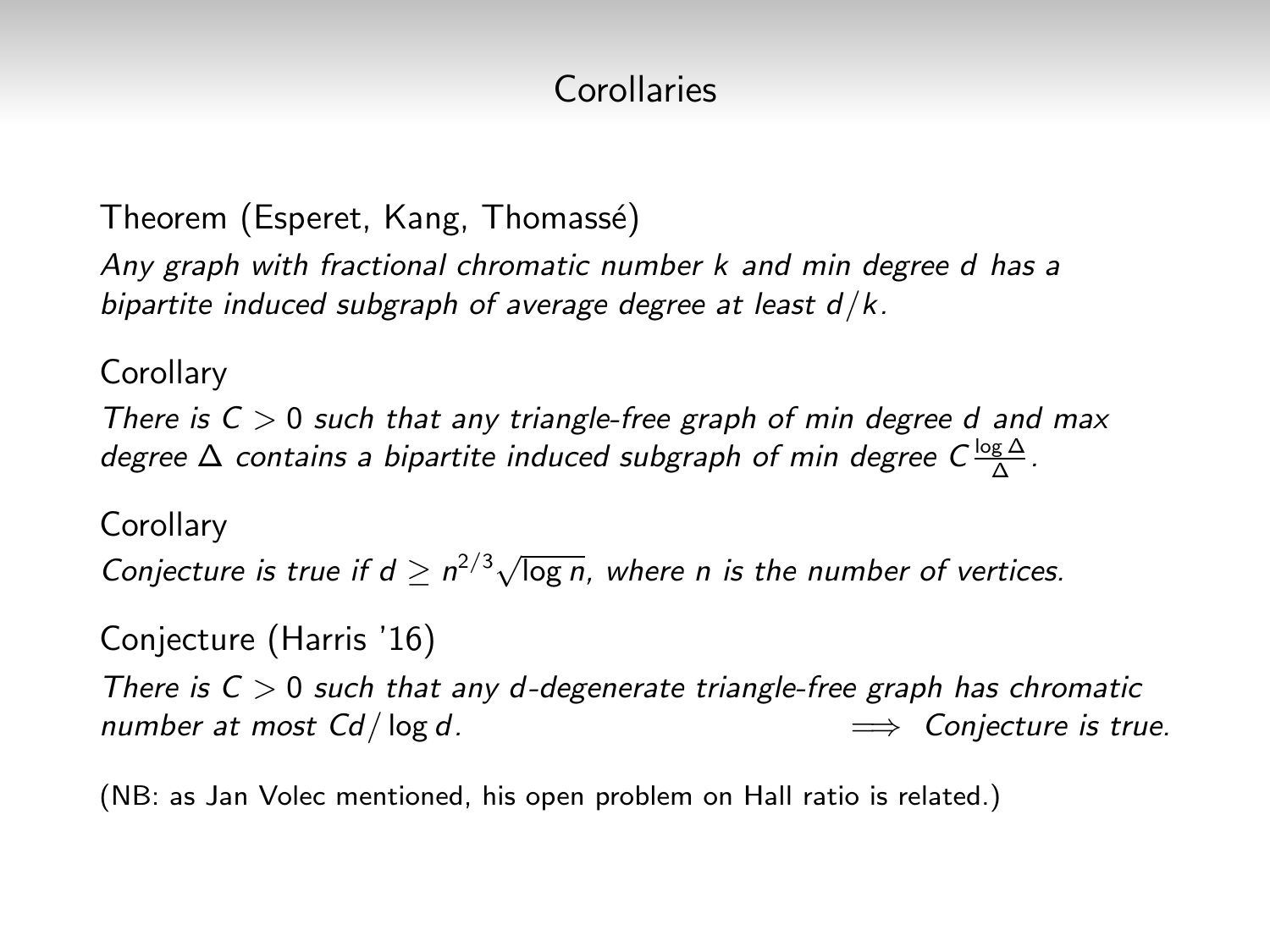## Colouring (fractionally) is helpful

A probability distribution  ${\mathcal S}$  over the stable sets of  $G$  satisfies property  ${\mathrm Q}_r^*$ if  $\mathbb{P}(\nu \in S)$  > r for every vertex v and S sampled from S.

The fractional chromatic number  $\chi_f(G)$  of G is the least k such that there exists  $\mathcal S$  satisfying property  $\mathrm{Q}^*_{1/k}.$ 

Theorem (Esperet, Kang, Thomassé)

Any graph with fractional chromatic number k and min degree d has a bipartite induced subgraph of average degree at least  $d/k$ .

Proof on board.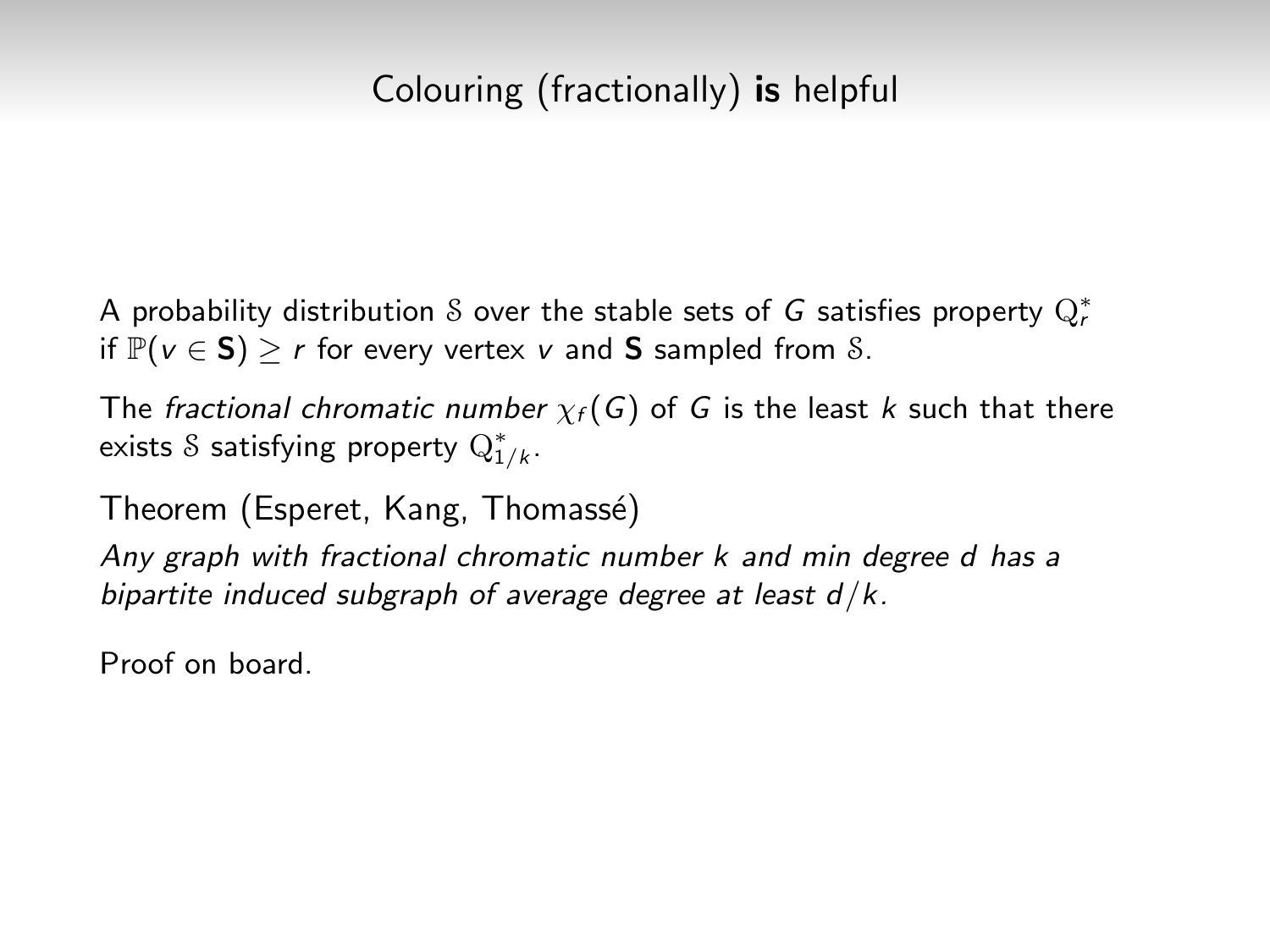### Closing remarks

What guarantees a bipartite induced subgraph of large min degree?

Conjecture (Esperet, Kang, Thomassé)

There is  $C > 0$  such that any triangle-free graph of min degree d contains a bipartite induced subgraph of min degree C log d.